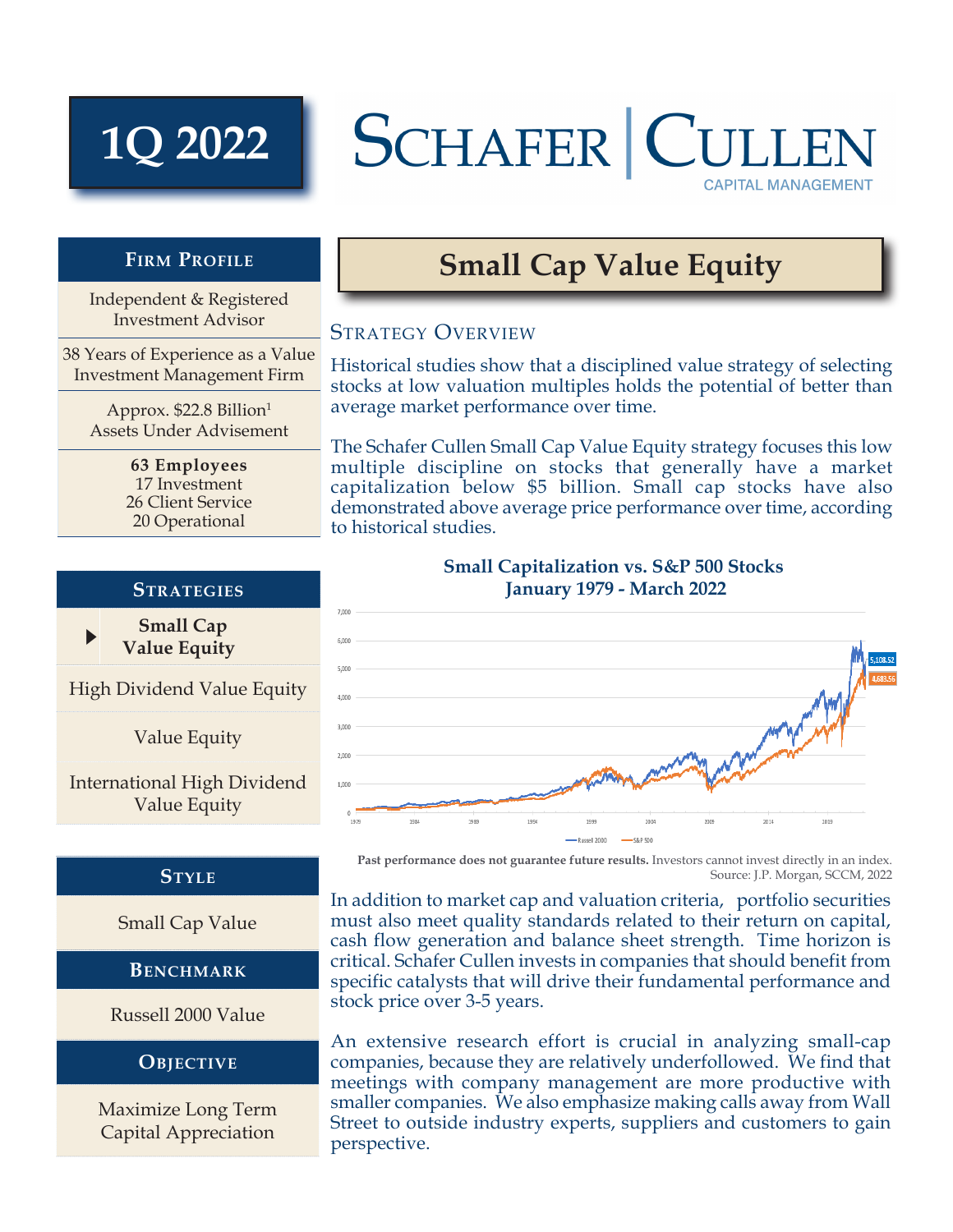# **Small Cap Value Equity**

### **INVESTMENT DECISION PROCESS**

#### **Initial Screen:**

Bottom-up approach to security selection which begins with a universe of 2,500 stocks (2,000 U.S. and 500 overseas) with a market capitalization below \$5 billion.

#### Screen For Value:

- Price to earnings ratio in the bottom 20%
- Above average long-term return on capital

#### Fundamental Research:

- High and/or improving long-term return on capital profile
- Strong liquidity and balance sheet, including amount and maturity schedule of debt
- Dominant or leading position in industries with stable market shares
- Management commitment to enhancing shareholder value with strong Board governance
- Turnaround situations where potentially disposable or improvable segments can highlight value
- On-site meetings and discussions with management, industry experts, suppliers, customers and competitors

#### PORTFOLIO CONSTRUCTION:

- Diversification across approximately 30-40 stocks with equal weighting at cost
- No more than 5% invested in any one stock at cost
- Diversification across 15-20 industries
- May invest in ADRs or primary U.S. listing
- Generally fully invested

#### Sell Discipline:

- Make room for other investment(s) with higher risk-adjusted return potential
- Valuation objective reached
- Earnings growth does not meet initial expectations
- Deteriorating fundamentals or negative change in business trend

| <b>ANNUALIZED RETURNS (%)</b><br>as of March 31, 2022 | <b>OTD</b> |                                                                                                                                                                                                                                                                                                  |                                        |                       |  | <b>Since Inception</b><br>$June-92$ |
|-------------------------------------------------------|------------|--------------------------------------------------------------------------------------------------------------------------------------------------------------------------------------------------------------------------------------------------------------------------------------------------|----------------------------------------|-----------------------|--|-------------------------------------|
| <b>Small Cap Value</b> (Gross)                        | 28         | 28                                                                                                                                                                                                                                                                                               |                                        | 9.1 19.3 11.7 8.9 8.4 |  |                                     |
| <b>Small Cap Value (Net)</b>                          |            |                                                                                                                                                                                                                                                                                                  | 2.7 2.7 8.5 18.6 11.0 8.2 7.6          |                       |  | 11.3                                |
| Russell 2000 Value Index                              |            |                                                                                                                                                                                                                                                                                                  | $-24$ $-24$ $33$ $127$ $86$ $88$ $105$ |                       |  | 10.3                                |
| .                                                     |            | $\mathbf{D}$ and $\mathbf{I}$ and $\mathbf{I}$ and $\mathbf{I}$ and $\mathbf{I}$ and $\mathbf{I}$ and $\mathbf{I}$ and $\mathbf{I}$ and $\mathbf{I}$ and $\mathbf{I}$ and $\mathbf{I}$ and $\mathbf{I}$ and $\mathbf{I}$ and $\mathbf{I}$ and $\mathbf{I}$ and $\mathbf{I}$ and $\mathbf{I}$ and |                                        |                       |  |                                     |

**Past performance does not guarantee future results.** The set of the set of the set of the set of the set of the set of the set of the set of the set of the set of the set of the set of the set of the set of the set of the

| ANNUAL RETURNS (%) 2021 2020 2019 2018 2017 2016 2015 2014 2013 2012 2011 2010 2009 2008 2007 2006 period ending December 31 |  |                                                                                  |  |  |  |  |  |  |
|------------------------------------------------------------------------------------------------------------------------------|--|----------------------------------------------------------------------------------|--|--|--|--|--|--|
| <b>Small Cap Value</b> (Gross)                                                                                               |  | 26.4 16.5 24.6 -9.5 1.9 18.7 -7.8 -11.3 37.9 9.7 -3.7 29.2 37.4 -34.9 12.0 18.7  |  |  |  |  |  |  |
| <b>Small Cap Value</b> (Net)                                                                                                 |  | 25.7 15.8 23.9 -10.2 1.3 17.8 -8.5 -12.0 37.1 9.0 -4.3 28.5 36.8 -35.4 11.5 18.1 |  |  |  |  |  |  |
| Russell 2000 Value Index                                                                                                     |  | 28.2 4.6 22.4 -12.9 7.8 31.7 -7.5 4.2 34.5 18.1 -5.5 24.5 20.6 -28.9 -9.8 23.5   |  |  |  |  |  |  |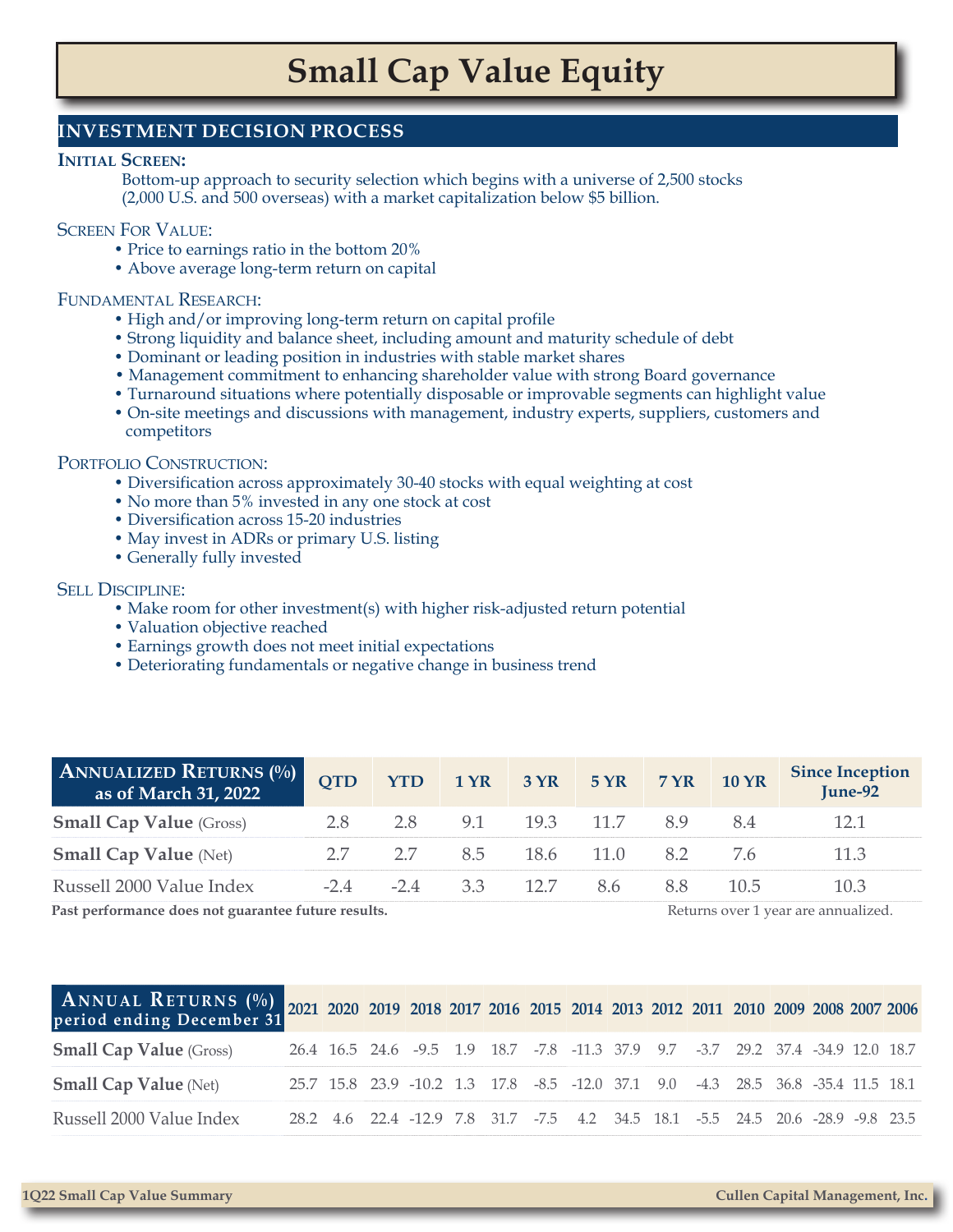| <b>SECTOR WEIGHTS*</b><br>$($ %) | <b>Small Cap</b><br>Value | <b>Russell</b><br>2000 Value |
|----------------------------------|---------------------------|------------------------------|
| <b>Communication Services</b>    | 0.0                       | 3.6                          |
| <b>Consumer Discretionary</b>    | 13.4                      | 7.1                          |
| <b>Consumer Staples</b>          | 0.5                       | 3.0                          |
| Energy                           | 15.6                      | 9.6                          |
| Financials                       | 24.3                      | 25.4                         |
| <b>Health Care</b>               | 3.4                       | 8.9                          |
| Industrials                      | 24.9                      | 15.3                         |
| <b>Information Technology</b>    | 5.7                       | 5.4                          |
| Materials                        | 2.5                       | 4.5                          |
| <b>Real Estate</b>               | 3.9                       | 11.9                         |
| <b>Utilities</b>                 | 0.0                       | 5.4                          |
| Cash & Equiv.                    | 5.9                       | 0.0                          |
| Total                            | 100.0                     | 100.0                        |



| <b>PORTFOLIO</b><br><b>CHARACTERISTICS</b>   | <b>Small Cap</b><br>Value | <b>Russell</b><br>2000 Value |  |  |
|----------------------------------------------|---------------------------|------------------------------|--|--|
| P/E Ratio (Forward)                          | 10.9                      | 17.9                         |  |  |
| P/B Value Ratio                              | 1.9                       | 1.8                          |  |  |
| Return on Invested Capital                   | 7.1                       | 3.8                          |  |  |
| Free Cash Flow Yield                         | 3.5                       | 4.1                          |  |  |
| Net Debt / EBITDA                            | 1.1                       | 4.1                          |  |  |
| Active Share                                 | 97.7                      |                              |  |  |
| <b>Weighted Average</b><br>Market Cap. (\$B) | 4.8                       | 3.2                          |  |  |
| Source: Bloomberg 3/31/2022                  |                           |                              |  |  |

# **Top Ten Holdings \* (%) as of 3/31/2022**

| First Interstate Bancsystem Inc. | 6.0 |
|----------------------------------|-----|
| Spirit AeroSystems Holdings Inc. | 5.1 |
| First Horizon Corp.              | 4.5 |
| <b>BGSF</b> Inc.                 | 4.3 |
| Ruth's Hospitality Group Inc.    | 4.2 |
| Helmerich & Payne Inc.           | 4.2 |
| Coterra Energy Inc.              | 4.2 |
| Denny's Corp.                    | 4.0 |
| Host Hotels & Resorts Inc.       | 3.9 |
| Barrett Business Services Inc.   | 3.8 |